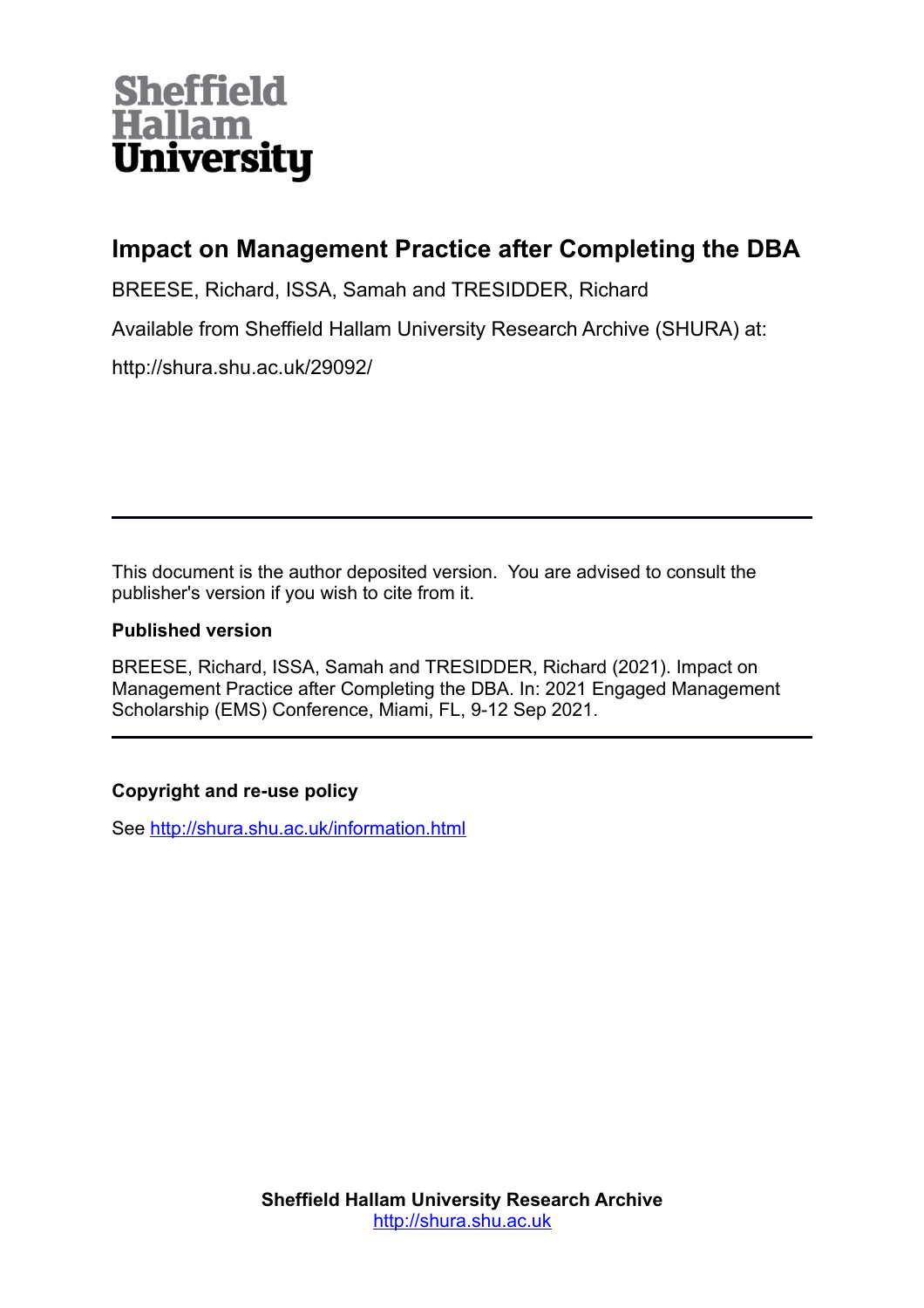## **IMPACT ON MANAGEMENT PRACTICE AFTER COMPLETING THE DBA**

Dr Richard Breese Sheffield Business School Sheffield Hallam University

Dr Samah Issa Sheffield Business School Sheffield Hallam University

Dr Richard Tresidder Sheffield Business School Sheffield Hallam University

Acknowledgement : The authors wish to acknowledge the contribution of Blerim Islamaj, the Project Researcher who assisted with the pilot study.

**ABSTRACT** – The contribution of DBA research to management practice after the researcher has completed their thesis requires further investigation. The evidence so far is based on small scale studies, often in the wider field of professional doctorates, rather than being specifically focused on the DBA as a management qualification. A pilot study of five DBA alumni from Sheffield Business School revealed a wide range of different impacts in the workplace, covering changes to their own practice, wider applications in their organisations/work with clients, producing materials for professional bodies/networks, publishing findings for a wider audience and use in teaching at universities or other education bodies. This suggests promising avenues for further research on the impact on management practice after completing the DBA. A large scale, international study does not seem to have been undertaken so far, and would enable a more detailed understanding of the role of the DBA in relation to changes in management practice to be obtained than has been hitherto achieved.

Keywords: DBA, management practice, impact

#### **AUTHOR SHORT BIOGRAPHIES**

Dr Richard Breese became a full-time academic in 2009, after a career in town planning and regeneration programme management. He completed a Doctorate in Business Administration (DBA) at Sheffield Business School in 2007 and is now joint course leader for the DBA. His research interests include project management, change management, organisational resilience and critical realism.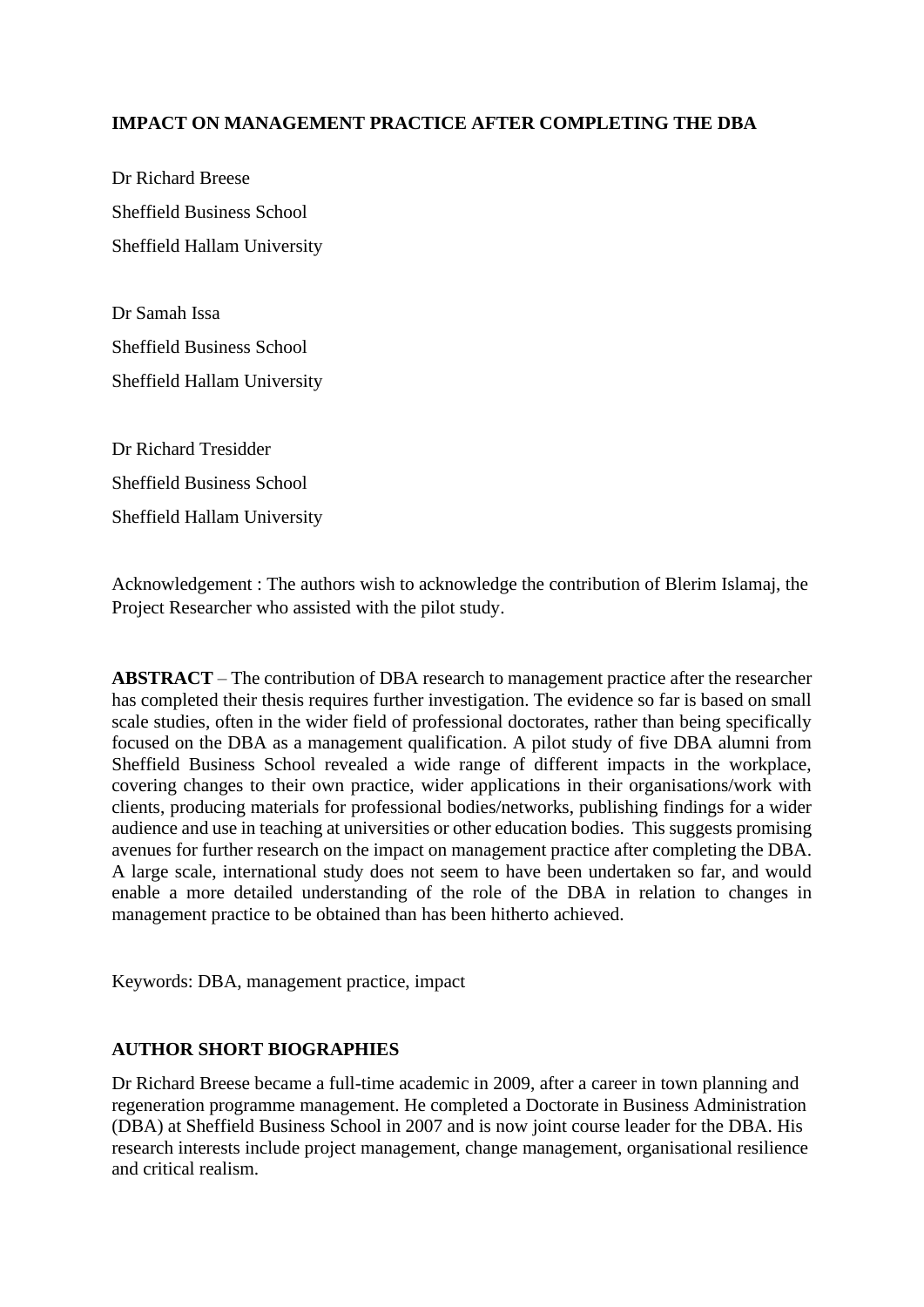Dr Samah Issa is a Senior Lecturer in Banking and Finance and DBA Collaborative Course Leader at Sheffield Business School. Samah's research is concentrated in the area of empirical banking and finance and she is a Fellow of the Euro-Mediterranean Network for Economic Studies (EMNES) and the Higher Education Academy (FHEA).

Dr Richard Tresidder is a Reader in Hospitality Studies; he is also the Programme Leader for the Sheffield Business School DBA programme and is a UKCGE Recognised Supervisor and UKCGE assessor. In addition to Professional Doctorates Richard has also manged and developed PhD programmes, during his career he has supervised to completion over 20 Doctoral Students.

Corresponding author: Dr Richard Breese, Sheffield Business School, Sheffield Hallam University, S1 1WB, United Kingdom

Email: r.breese@shu.ac.uk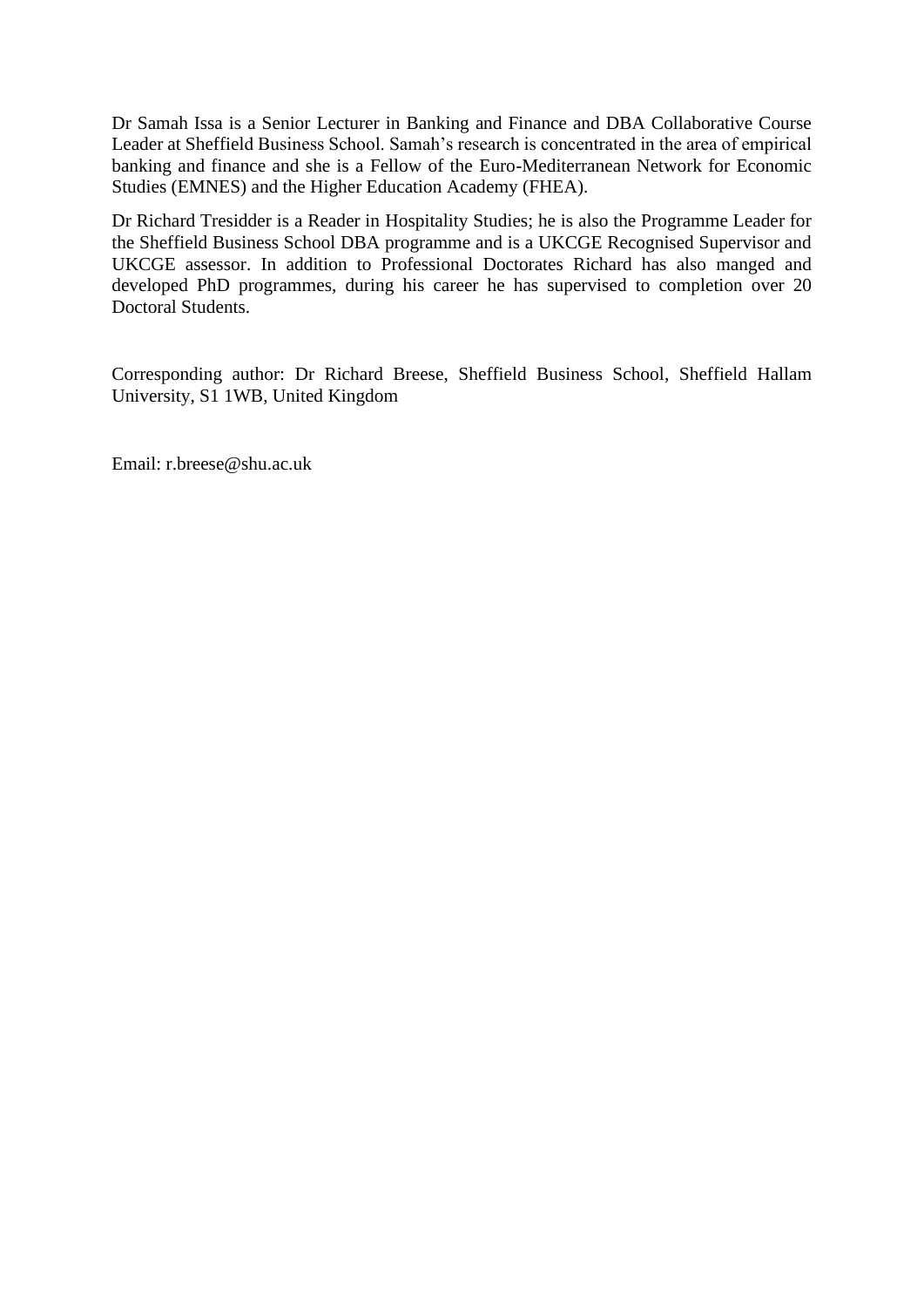## **IMPACT ON MANAGEMENT PRACTICE AFTER COMPLETING THE DBA**

**ABSTRACT** – The contribution of DBA research to management practice after the researcher has completed their thesis requires further investigation. The evidence so far is based on small scale studies, often in the wider field of professional doctorates, rather than being specifically focused on the DBA as a management qualification. A pilot study of five DBA alumni from Sheffield Business School revealed a wide range of different impacts in the workplace, covering changes to their own practice, wider applications in their organisations/work with clients, producing materials for professional bodies/networks, publishing findings for a wider audience and use in teaching at universities or other education bodies. This suggests promising avenues for further research on the impact on management practice after completing the DBA. A large scale, international study does not seem to have been undertaken so far, and would enable a more detailed understanding of the role of the DBA in relation to changes in management practice to be obtained than has been hitherto achieved.

Keywords: DBA, management practice, impact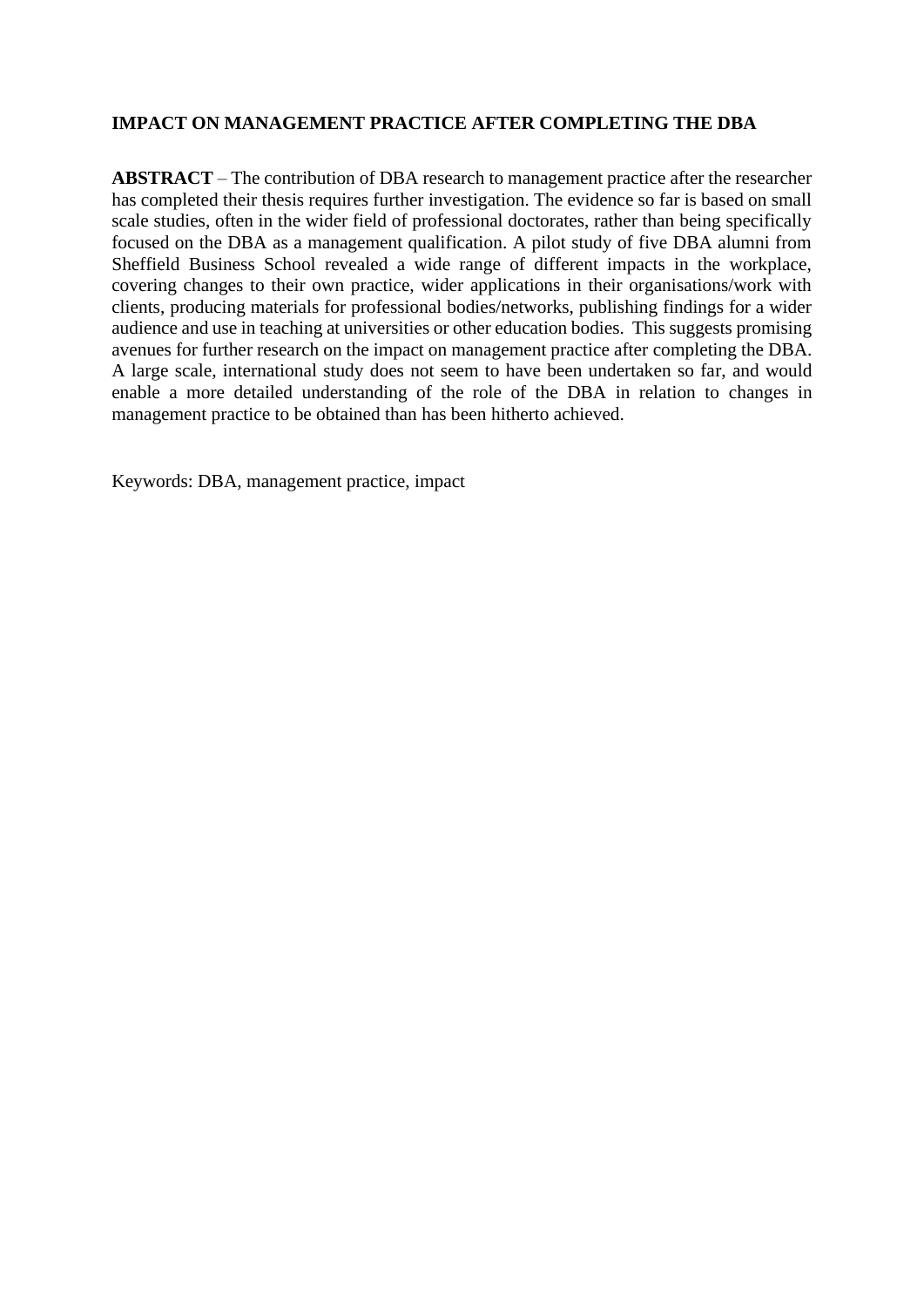#### **Introduction**

The DBA at Sheffield Business School (part of Sheffield Hallam University) started in 2000, so it is one of the longer-running courses in the UK. The DBA programme has developed over the years, including international collaborative courses with Business School Netherlands (no longer recruiting), Munich Business School (MBS) and Zagreb School of Economic and Management (ZSEM). There are over 60 alumni, but hitherto no systematic attempt has been made to identify the impact of the completed DBAs on management practice.

Because of the expansion of the course in recent years, there are about 110 current students. Therefore, we expect that the number of completions will rise significantly. Current and future students could benefit from examples of how DBA research has been used to influence management practice. While the thesis provides details of the contribution to practice as a key part of the requirements for a DBA, how does that contribution develop after the DBA is completed? Are potential benefits for management practice realised? Are there further benefits achieved which were not anticipated when the thesis was drafted?

Support for a pilot study was obtained from an internal Sheffield Hallam University 'Connecting with professional practice' programme' with the aim being *'to develop the professional practice contribution of the DBA, by reviewing the changes to practice arising from DBA research'.* The project was required to identify and analyse five examples of practice contributions by DBA alumni.

The next two sections describe the pilot study method and the findings. Then a literature review summarises some of the studies so far on the impact of professional doctorates. A final section identifies potential research questions, opportunities for further research and seeks collaborative approaches to further projects.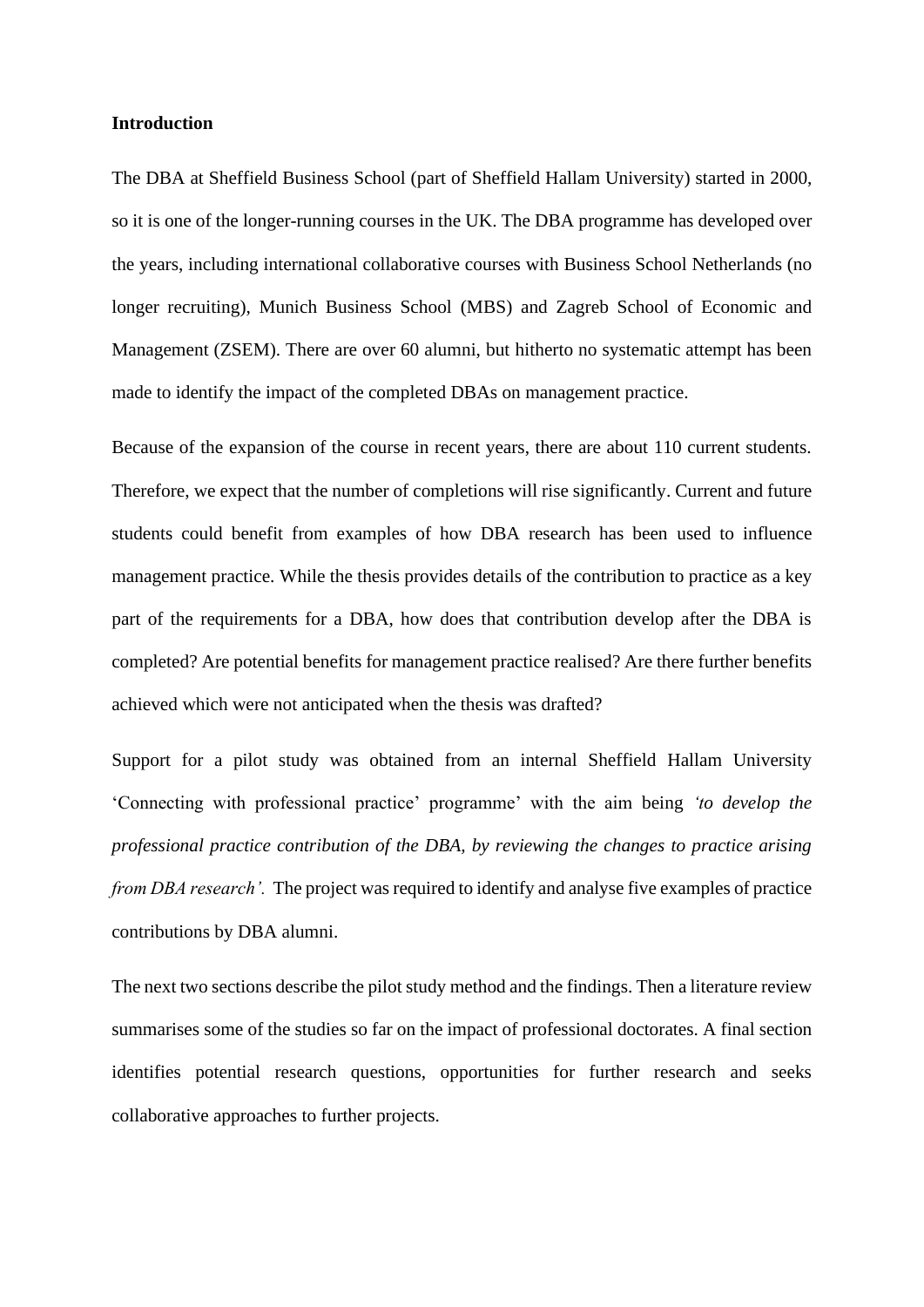#### **Pilot Study method**

The DBA course leaders identified potential case studies from their own knowledge of DBA alumni and sought suggestions from other key individuals who had been involved in the course over its lifetime so far. The aim was to achieve a mix amongst the case studies, on a number of criteria including year of thesis completion, 'home'/collaborative courses and professional background.

Individuals were approached using documentation and ethical protocols for qualitative research. Five DBA alumni agreed to take part, and none of them sought anonymity, so their names can be used later on in this paper. The five interviews were carried out, in May, 2021, lasting between 40-80 minutes each. A common semi-structured approach to each interview was used, covering the following,

- Professional background
- Timelines especially thesis completion date and any subsequent milestones
- Subject matter of the DBA thesis and contributions to practice in the research itself, eg if action research
- contributions to practice claimed in the thesis
- Contributions to practice following the completion of the thesis, such as (this list is illustrative)
	- o changes to your own practice
	- o wider applications in your organisation/work with clients
	- o producing materials for professional bodies/networks
	- o publishing findings for a wider audience, eg in a published book
	- o use in teaching at universities or other education bodies.
- Possible further contributions to practice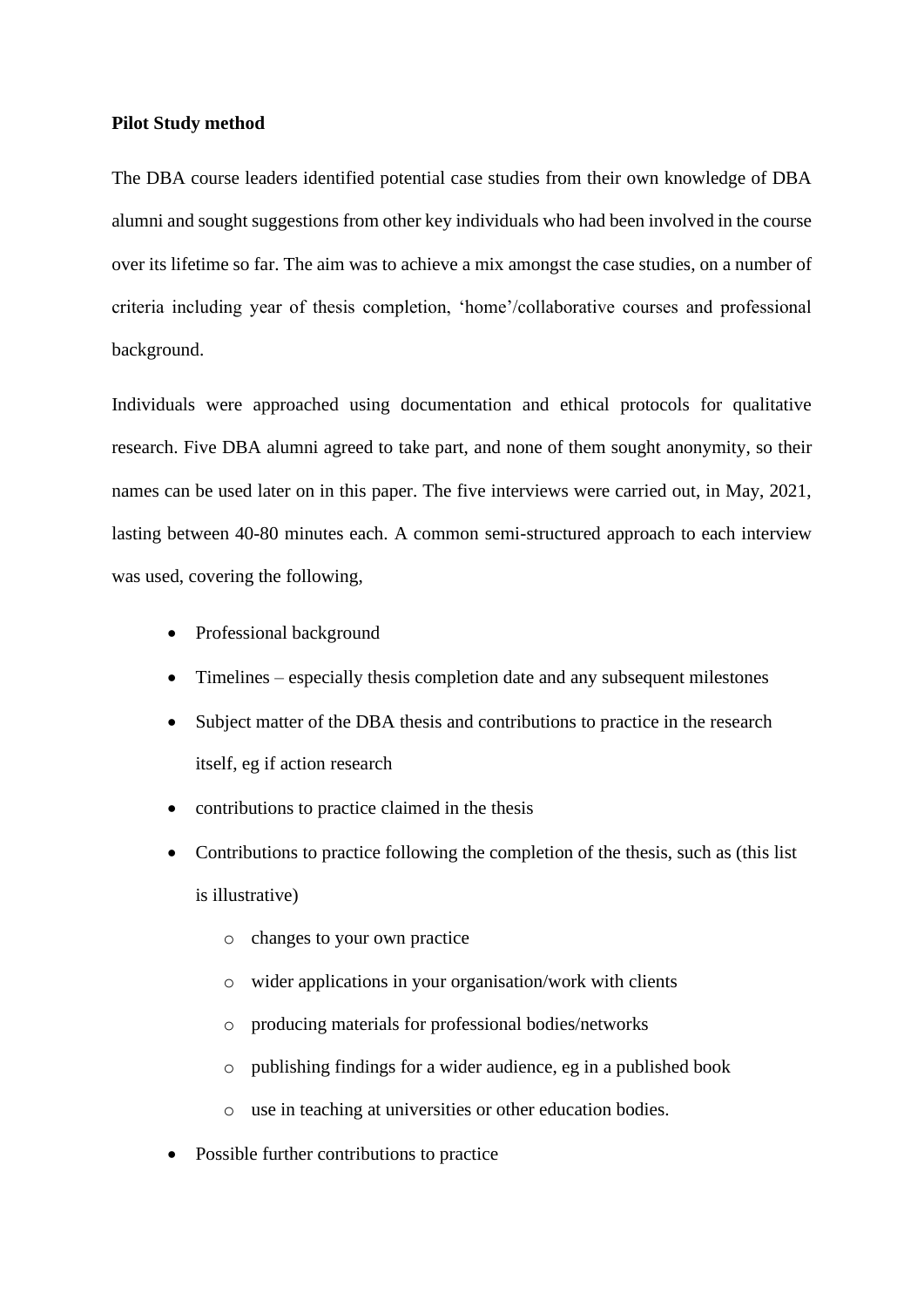- Documentation (if any) available on your contributions and its status publicly available or not
- Further opportunities for collaboration, approval of case study summary and further outputs, any further issues.

The five case studies are summarised in Table 1.

| Name           | <b>DBA</b> Course   | Thesis | Professional              | Thesis title                                 |
|----------------|---------------------|--------|---------------------------|----------------------------------------------|
|                |                     | date   | Background                |                                              |
| Michael<br>Dr  | <b>SHU</b>          | 2020   | Food                      | Value Creation in Category                   |
| <b>Benson</b>  |                     |        | manufacturing/            | Management Relationships                     |
|                |                     |        | retailing                 | in the UK Grocery Market                     |
| Dr             | SHU/Munich          | 2019   | HR, particularly in       | Explorative study of HRM                     |
| Christopher    | <b>Business</b>     |        | Engineering               | integration within DAX30                     |
| Chamberlain    | School              |        | companies                 | German<br>Automotive                         |
|                |                     |        |                           | manufacturer                                 |
| Caroline<br>Dr | <b>SHU</b>          | 2007   | <b>Financial Services</b> | The emotions of individuals                  |
| Cole           |                     |        |                           | during<br>strategic<br>and                   |
|                |                     |        |                           | organizational change:<br>a                  |
|                |                     |        |                           | hermeneutic exploration                      |
| Dr<br>Gerard   | <b>SHU/Business</b> | 2019   | Manufacturing             | Made<br>$\left(\widehat{a}\right)$<br>Europe |
| Ekhart         | School              |        | Operations/Supply         | location<br>manufacturing                    |
|                | Netherlands         |        | chain                     | decisions for the 21 $^{st}$ century         |
| Sarah<br>Dr    | <b>SHU</b>          | 2016   | Higher education          | Who do you think you are? A                  |
| Fidment        |                     |        |                           | hermeneutic<br>study<br>of                   |
|                |                     |        |                           | leaders' identities                          |

**Table 1 : The five participants in the pilot study**

## **Pilot Study Findings**

The findings are summarised under the five headings in the interview schedule, with each theme in the findings relating to one or more of the cases. Some of the contributions identified apply to more than one of the five categories. In particular, there is an overlap between 'wider applications in your organisation' and 'use in teaching at universities or other education bodies' as two of the participants, Michael Benson and Sarah Fidment, are full-time academics at Sheffield Hallam University.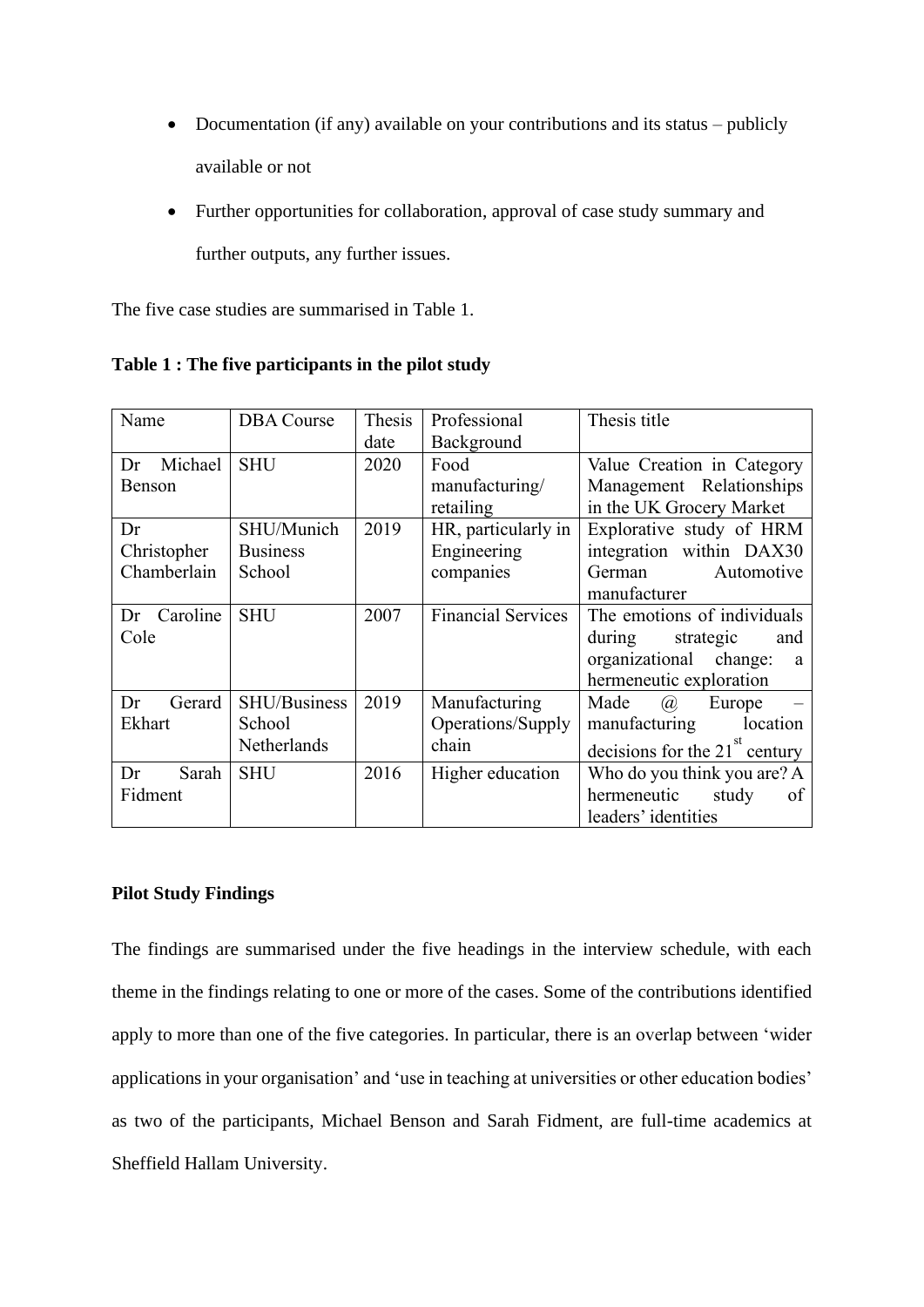Changes to your own practice

- Topics for doctoral research were chosen to explore approaches to professional practice in the workplace during the DBA researcher's career so far
- The DBA deepened understanding of those topics, leading to more confidence in making changes in the workplace (as employee or consultant)
- In at least one case there was an explicit goal to develop models to use in future practice, which was realised
- In some cases, there were unexpected insights from the research, altering or strengthening future practice.

Wider applications in your organisation/work with clients

- In one case, major strategic changes were made in a new job, started after completing the DBA
- In another case, clients were advised to take a particular approach to change in the organisation – DBA research being translated into specific organisational contexts
- Development of new teaching materials, involving innovative pedagogy (overlap with 'use in teaching at universities').

Producing materials for professional bodies/networks

- Presentations for practitioner conferences (overlap with 'publishing findings for a wide audience')
- There was a case of Involvement in a professional network, where the researcher perspective helps to address difficult issues and resolve tensions between different stakeholder groups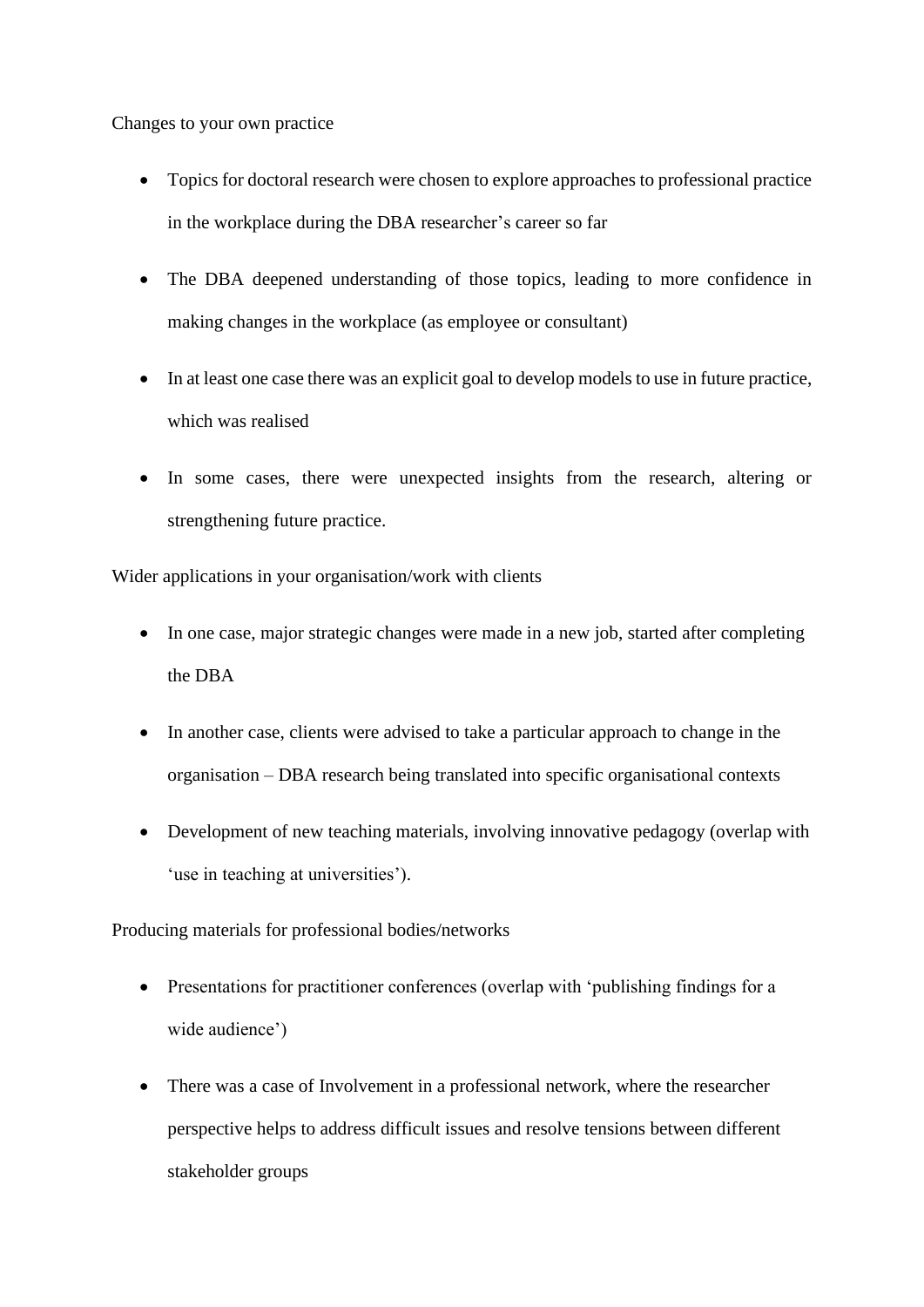- In one case, the DBA researcher was subsequently involved in developing national standards for HE courses, in collaboration with professional and statutory bodies, where the approach they took was influenced by their DBA research findings (overlap with 'use in teaching at universities or other education bodies')
- Articles for industry publications (overlap with 'publishing findings for a wider audience').

Publishing findings for a wider audience, eg in a published book

- There were many examples of conference presentations, including practitioner conferences, academic conferences and conferences to address the theory-practice divide (overlap with 'producing materials for professional bodies/networks')
- In one case, a book for a wider non-academic audience being written
- Articles for industry publications (overlap with 'producing materials for professional bodies/networks')
- Article on research methodology and professional practice in a DBA (overlap with 'use in teaching at universities or other education bodies')
- Article for an academic journal developing the theoretical contribution of the thesis.

Use in teaching at universities or other education bodies.

- Development of new teaching materials, involving innovative pedagogy (overlap with wider applications in your organisation/work with clients)
- National standards produced, in collaboration with professional and statutory bodies, influenced by DBA research findings (overlap with producing materials for professional bodies/networks)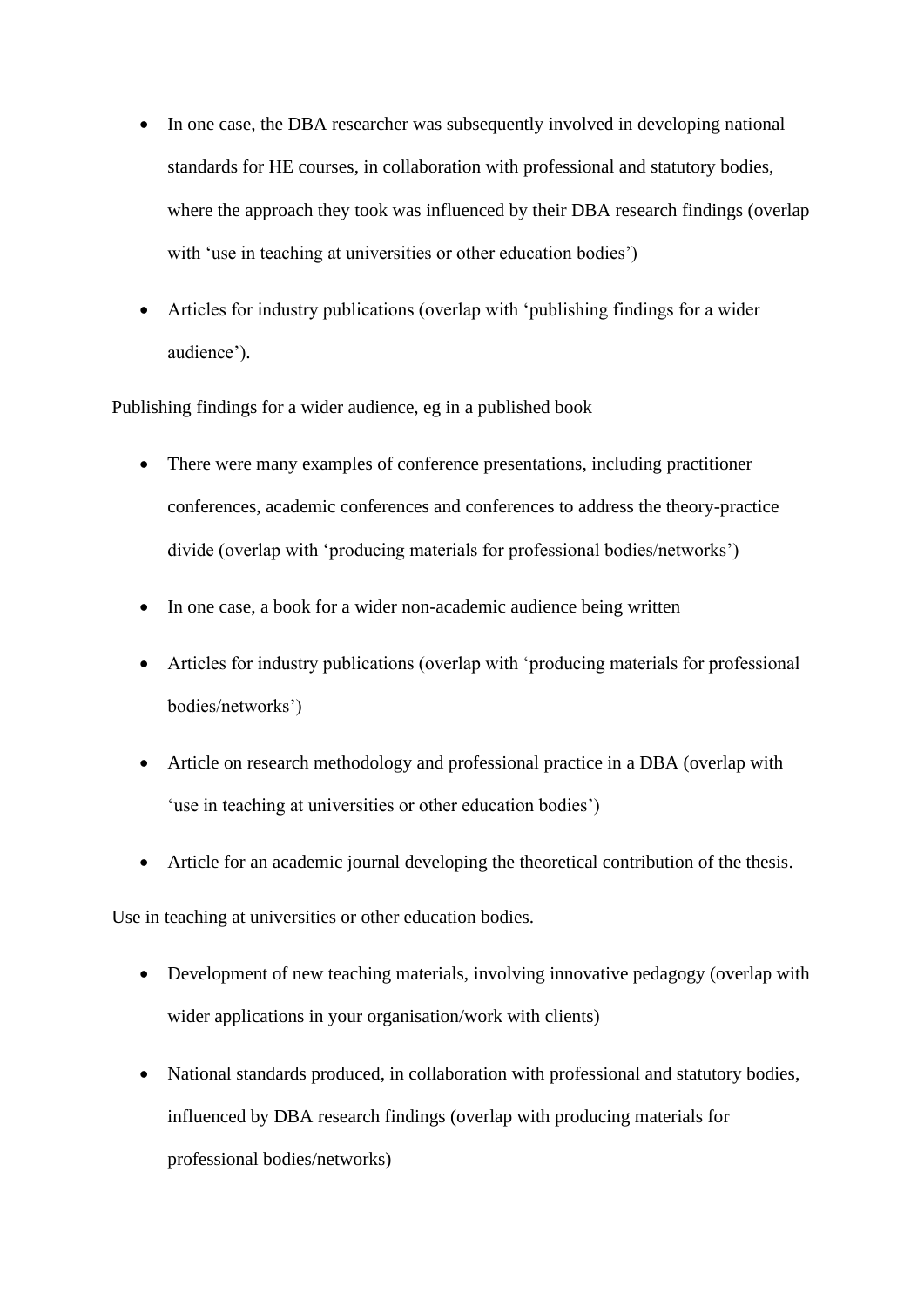- Contributions to DBA teaching/supervision
- Article on research methodology and professional practice in a DBA (overlap with publishing findings for a wider audience).

These contributions suggest a wide and varied range of benefits arising from the DBA research. The question of attribution arises (Boud et al., 2021; Breese, 2012). Could these benefits have occurred anyway if the participant had not undertaken their DBA? Such questions are hypothetical, of course, and for our purposes the key point is that all these contributions are tangible and can be evidenced through associated documentation.

#### **Literature Review**

Much of the literature relates to the wider category of 'professional doctorates', and there is little research undertaken specifically on the impact of DBAs, as a sub-category. Therefore, this review covers professional doctorates, while aiming to single out DBA contributions, where possible.

Professional doctorates have increased in popularity in recent years as a part of the development portfolio of leading professionals and advanced practitioners in the workplace (Costley and Lester 2012). This popularity has been driven by the belief that such doctorates bridge academia and practice via knowledge exchange (Boud and Tennant 2006) and provide an effective development route for talented professionals across many sectors. One key element of professional doctorates is that, beside the expected contribution to theory, they are required to deliver impact on personal and professional practice in the workplace (Boud et al., 2018; Mellors-Bourne et al., 2016).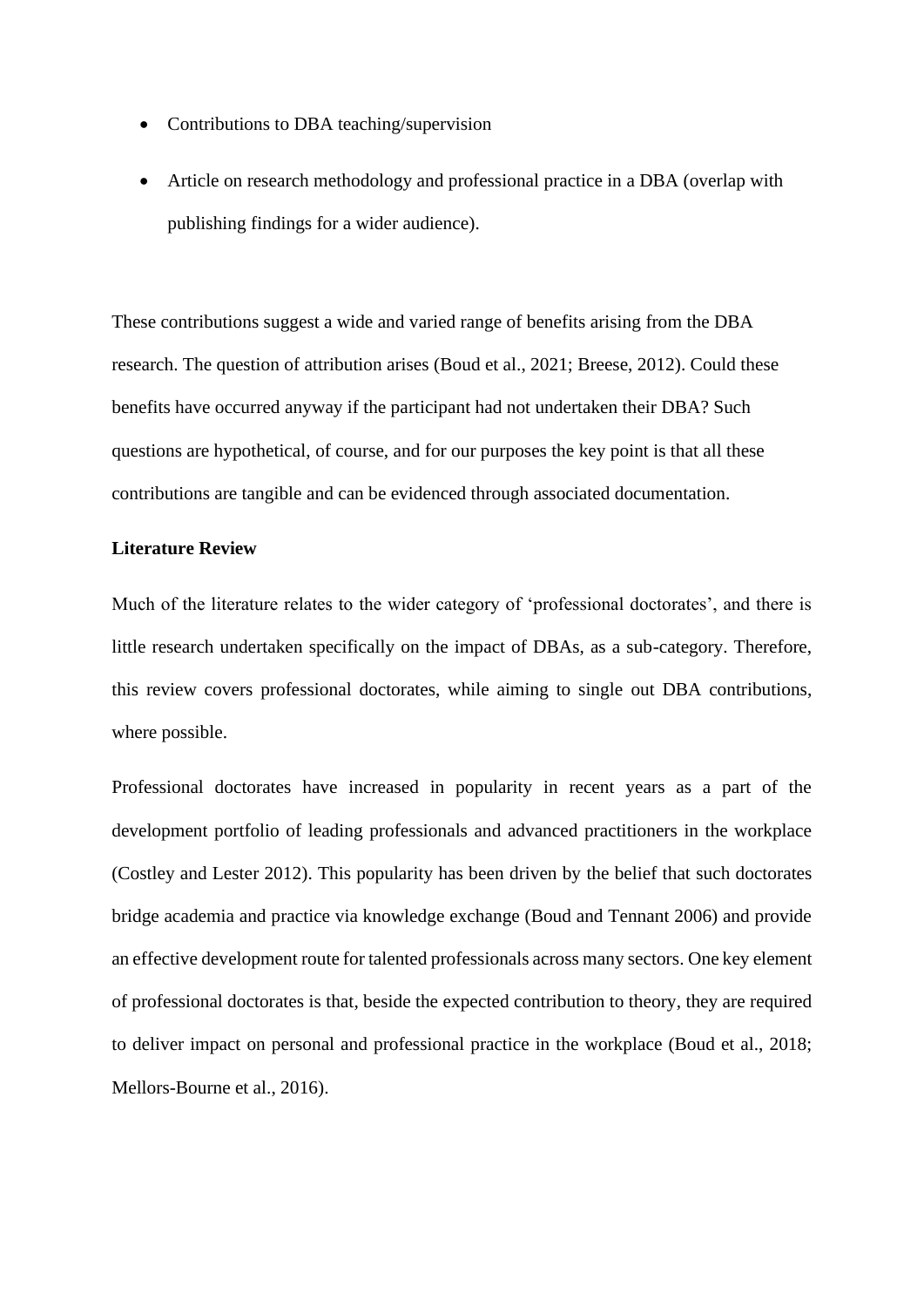Antonacopoulou (2006) suggests that the impact of employee's academic learning on their organisations has generally been difficult to measure and evidence. Few studies have investigated the impact of professional doctorates on individual practitioners and their own professional life (e.g., Costley and Stephenson 2008; Lester 2004; Nixon et al. 2008) and literature on the impact of such doctorates on the workplace itself and on practice in its field of application has been limited (Wellington and Sikes 2006; Boud et al., 2018). Interviewing 25 professional doctorate graduates from the criminal justice sector, Creaton and Anderson (2021) have attempted to conceptualize the impact of professional doctorates as socially constructed in professional contexts through cooperation between students, employers and professional networks. The analysis shows that impact construction is a complex and nuanced process, involving interactions between graduates and significant others beyond the realm of universities. However, it might be questioned to what extent Creaton and Anderson's (2021) findings are specific to criminal justice contexts.

In an investigation of the effect of EdDs on graduates' personal and professional lives, Wellington and Sikes (2006) suggest that the doctorate is seen as being largely beneficial to the individual rather than the professional or organisational practice (see also Lee et al., 2009 and Stephenson et al., 2006). Similarly, Smith (2013) found that there was little impact of professional doctorates in nursing within the workplace. Fox and Slade (2014) suggest that the personal impact professional doctorates leave on graduates may lead to alterations to interactions within their organisations indicating different possible forms of what could be seen as potential impact. However, due the complexity of the professional learning process, Fox and Slade (2014) discovered no straightforward links between undertaking doctorate degrees and achieving organisational impact. Costley and Abukari (2015) also found that professional doctorate graduates might be able to make organisational change due to being perceived as more credible by their colleagues (potentially due to personal skills achieved via the doctorate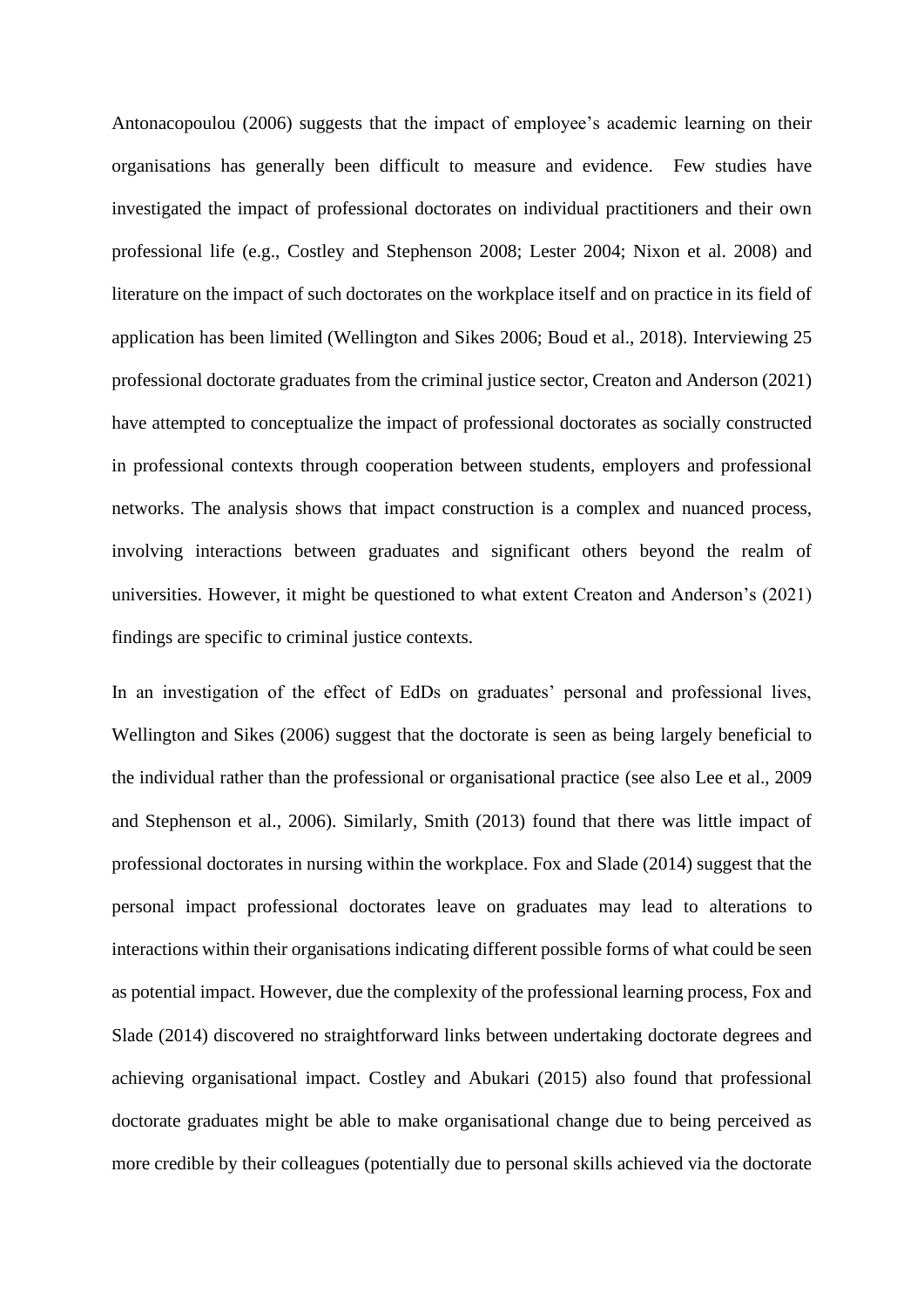such as increased confidence and insight, empowerment, and greater writing and research abilities, as suggested by Stephenson et al. (2006)). Although there is a growing literature identifying the personal benefits of undertaking a professional doctorate, the evidence of wider impact on the workplace remains limited. Haggis (2011) and Pratt et al. (2015) suggest exploring graduates' activities in a multi-level manner focusing on personal, professional as well as workplace impact. There is a lack of long-term longitudinal research, an exception being a study of the Work-based professional Doctorate in Public Health at the University of New South Wales, which has been running since 2009 (Meyer, 2020).

Using a random sample of 9 alumni of a professional doctorate at Middlesex University, London, Boud et al. (2018) undertook interviews between three to seven years after their graduation. They found that there were multiple signs of influence on organisations and professional contexts. They found that graduates' reputation and their practitioner research experience have enabled them to make organisational impact. In a more recent study, Boud et al. (2021) looked at wider effects of professional doctorates post-graduation to determine potential continuing long-term impact on professional practice of the graduates. The study was conducted as a collaborative enquiry by a group of academics and seven non-discipline-specific professional doctoral alumni. They found that there was considerable impact on the wider context of the alumni, but these effects were due more to the capacity-building effect of the doctorate than the outcomes of the study undertaken.

Mellors-Bourne et al. (2016) identified limited robust evidence of the impact of professional doctorates on the workplace, and called for more research on this topic. However, the value of professional doctorates is multi-faceted (Hawkes and Yerrabati, 2018). While there have been some recent studies to explore impact, these have been small scale, and there are still significant gaps in the literature.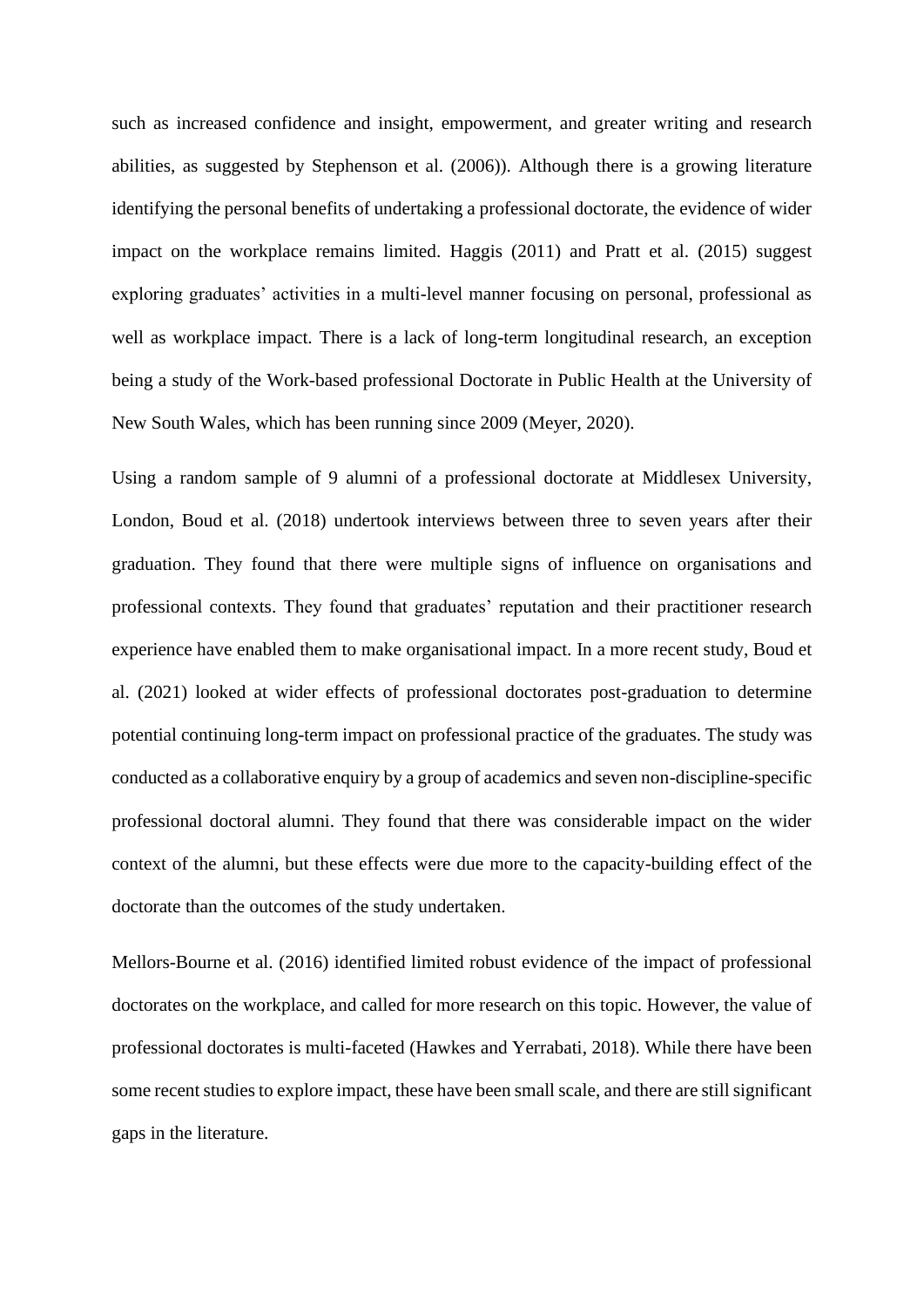The literature on the impact of DBAs is limited. There are some examples of reports of research in progress (Foster et al., 2016), and of findings seemingly only disseminated in conference papers which are not accessible.

#### **Discussion and research opportunities**

The pilot study of the Sheffield Business School DBA suggests that a focus on the longer-term impact of DBAs is required, to see if the contributions to practice might be differentiated from the wider field of professional doctorates. Could it be that the management orientation of DBAs can lead to a different type of impact than for other professional doctorates, where the emphasis on more on the profession? Relevant factors here might be

- Sponsorship by the employer
- Type of employer/self-employed status
- Changes in employer during or after the DBA is completed
- Specific impacts achieved by DBA researchers who are already in academia.

Another issue concerns the scale of previous research projects. They tend to be small scale and focused on one institution. A bigger study with international partners may produce more robust findings.

A further issue concerns the theoretical underpinnings of the research. There are many different options here, and a multi-disciplinary, intersecting concepts approach (Meyer, 2020) may be appropriate. The 'critical reflexivity' which is associated with DBA research provides competencies for the practitioner environment (Farrell et al., 2018), but needs to be linked more closely to the contributions to practice arising from the DBA.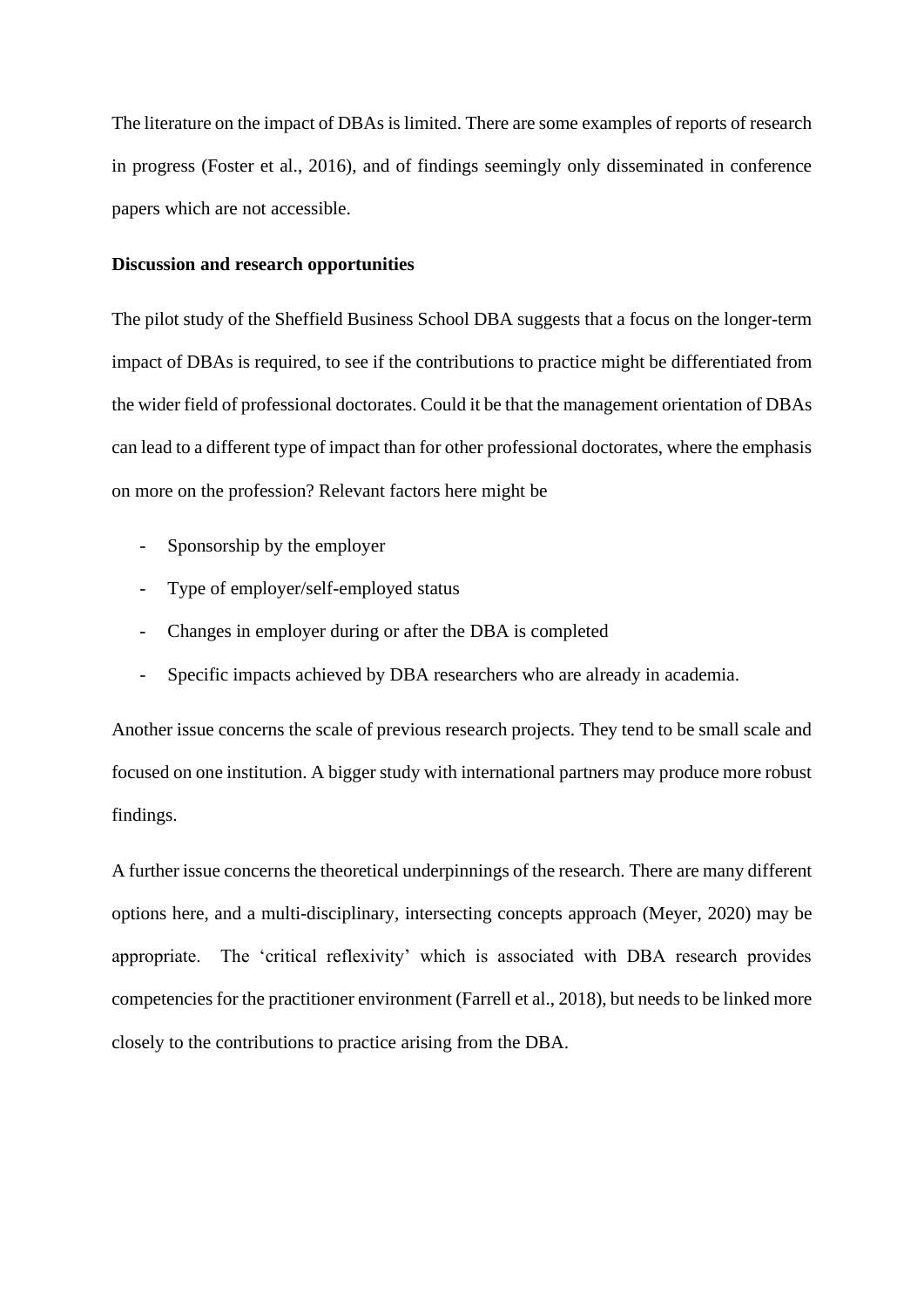#### **References**

- Antonacopoulou, E. 2006. The Relationship between Individual and Organizational Learning: New Evidence from Managerial Learning Practices. *Management Learning,* 37 (4), 455–73.
- Boud, D., and M. Tennant. 2006. Putting Doctoral Education to Work: Challenges to Academic Practice. *Higher Education Research & Development,* 25 (3), 293–306.
- Boud, D., Fillery-Travis, A., Pizzolato, N., & Sutton, B. 2018. The influence of professional doctorates on practice and the workplace. *Studies in Higher Education*, 43(5), 914– 926.
- Boud, D., Costley, C., Marshall, S., & Sutton, B. 2021. Impacts of a professional practice doctorate: a collaborative enquiry. *Higher Education Research & Development*, 40(3), 431-445.
- Breese, R. 2012. Benefits Realisation Management: Panacea or false dawn? *International Journal of Project Management*, 30(3) 341-351
- Costley, C., and J. Stephenson. 2008. Building Doctorates Around Individual Candidates' Professional Experience. In *Changing Practices of Doctoral Education*, edited by D. Boud, and A. Lee, 172–83. London: Routledge.
- Costley, C., and S. Lester. 2012. Work-based Doctorates: Professional Extension at the Highest Levels. *Studies in Higher Education,* 37 (3), 257–69.
- Costley, C., & Abukari, A. 2015. The impact of work-based research projects at postgraduate level. *Journal of Work-Applied Management*, 7(1), 3–14.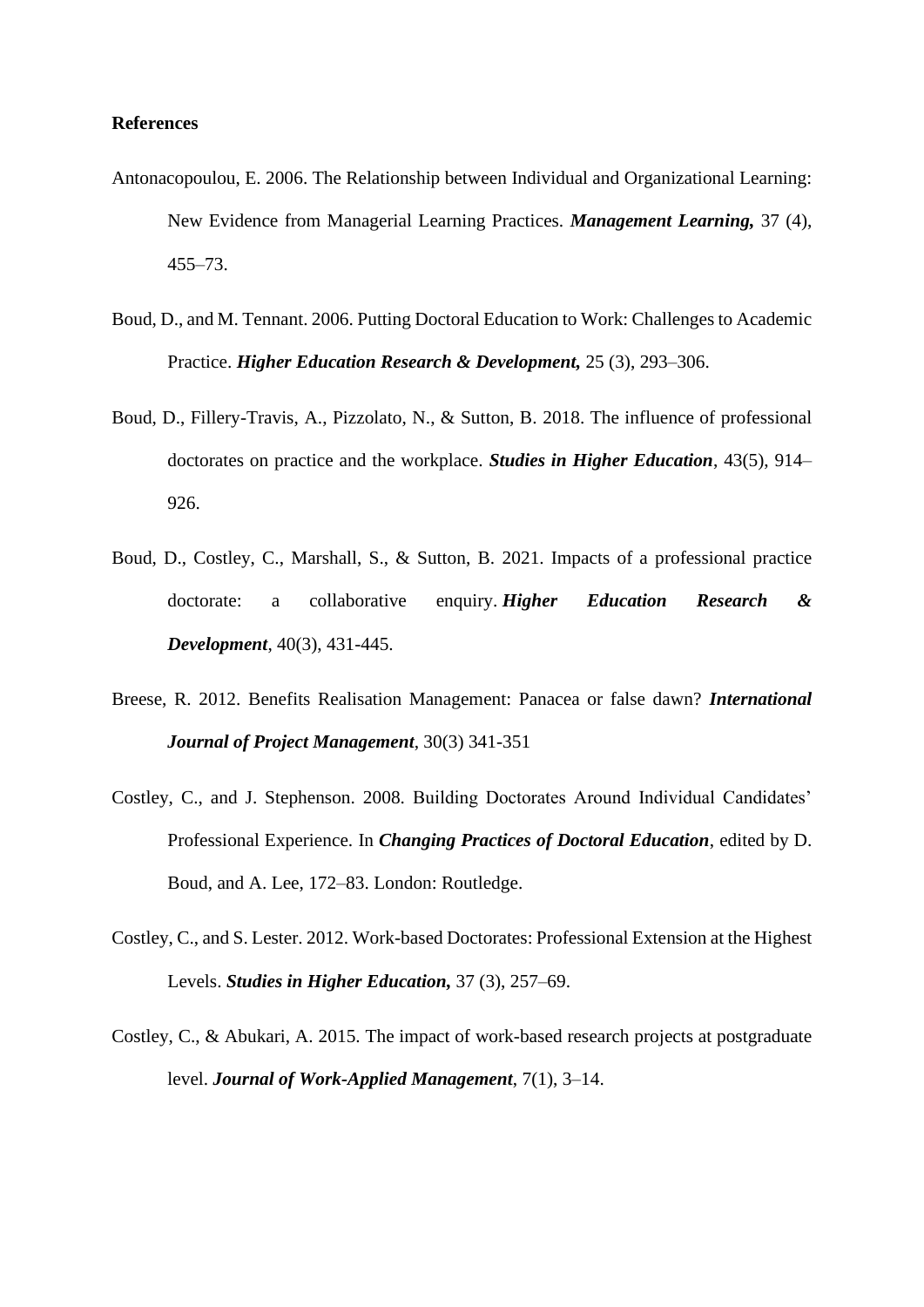- Creaton, J., & Anderson, V. 2021. The impact of the professional doctorate on managers' professional practice. *The International Journal of Management Education*, 19(1), 100461.
- Farrell, C., Oerton, S. & Plant, E. 2018. Doing a doctorate in business administration: The case for critical reflexivity, *The International Journal of Management Education*, 16(3), 370-379.
- Foster, C., Kirk, S., Shipton, H., Zhang, M. and Kougiannou, K. 2016. *An exploration of impact and engaged scholarship among DBA students*, Nottingham Trent University, accessed from http://irep.ntu.ac.uk/id/eprint/27397/1/PubSub5057\_4834\_Foster.pdf
- Fox, A., and B. Slade. 2014. What Impact Can Organisations Expect from Professional Doctorates? *Professional Development in Education,* 40 (4), 546–60.
- Hawkes, D., & Yerrabati, S. 2018. A systematic review of research on professional doctorates. *London Review of Education*, 16(1), 10–27.
- Haggis, T. 2011. Where now? Questions about Assessment from a Five-Year Longitudinal Study into Learning in Higher Education. *Contemporary Social Science,* 6 (2), 191– 205.
- Lee, A., Brennan, M., & Green, B. 2009. Re-imagining doctoral education: Professional doctorates and beyond. *Higher Education Research & Development*, 28(3), 275–287.
- Lester, S. 2004. Conceptualizing the Practitioner Doctorate. *Studies in Higher Education,* 29 (6), 757–70.
- Mellors-Bourne, R., Robinson, C., & Metcalfe, J. 2016. *Provision of professional doctorates in English HE institutions*. Cambridge: Careers Research and Advisory Centre.